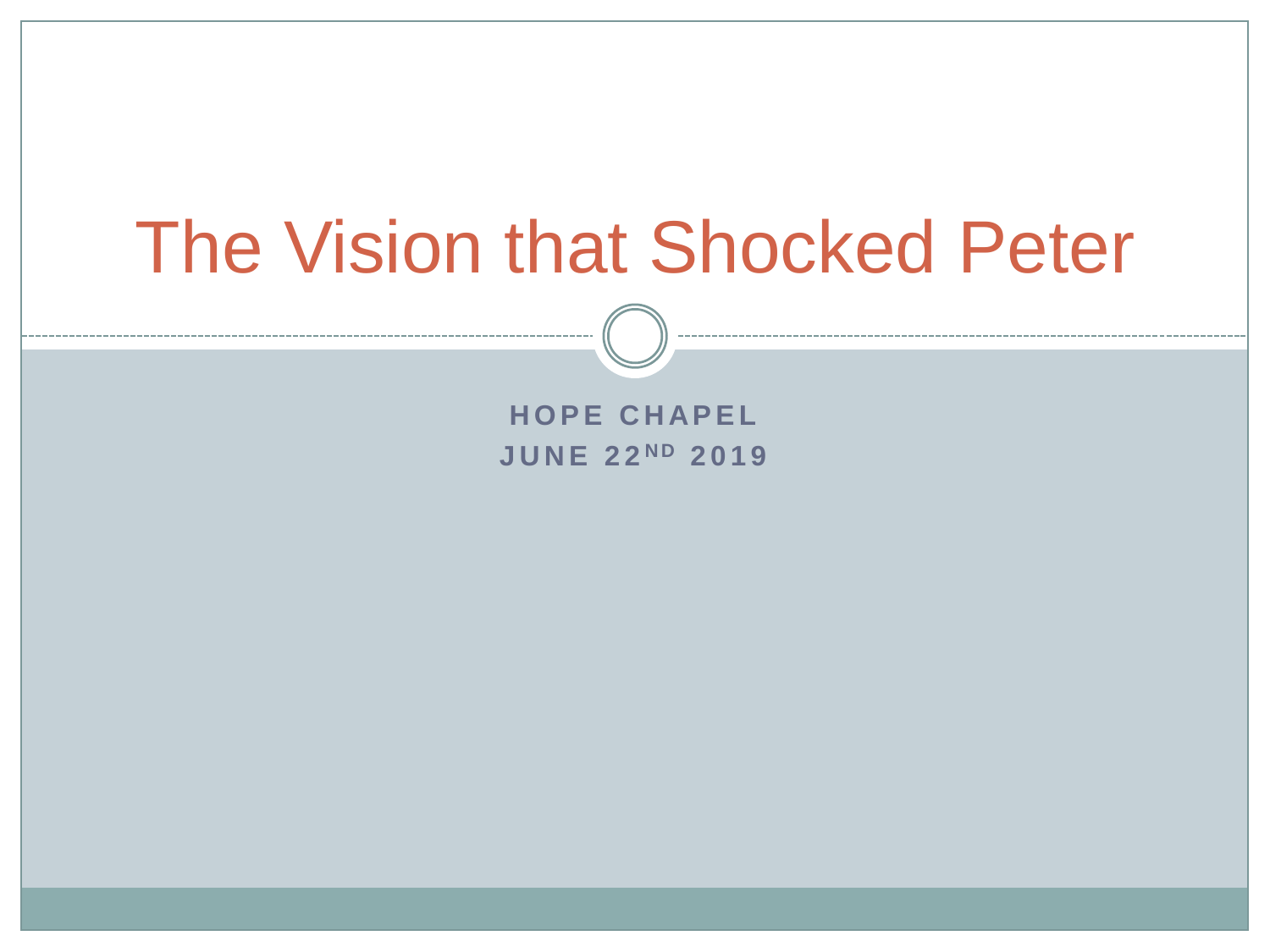### Recap

 Moses prayed that all God's people would have the Holy Spirit (Numbers 11)

- The promise God gave to Abraham was that people would be filled with the Holy Spirit (Galatians 3)
- Peter says this promise was fulfilled at Pentecost (Acts 2)
- The Spirit of **Reality** will guide you into all **Reality**  (John 16)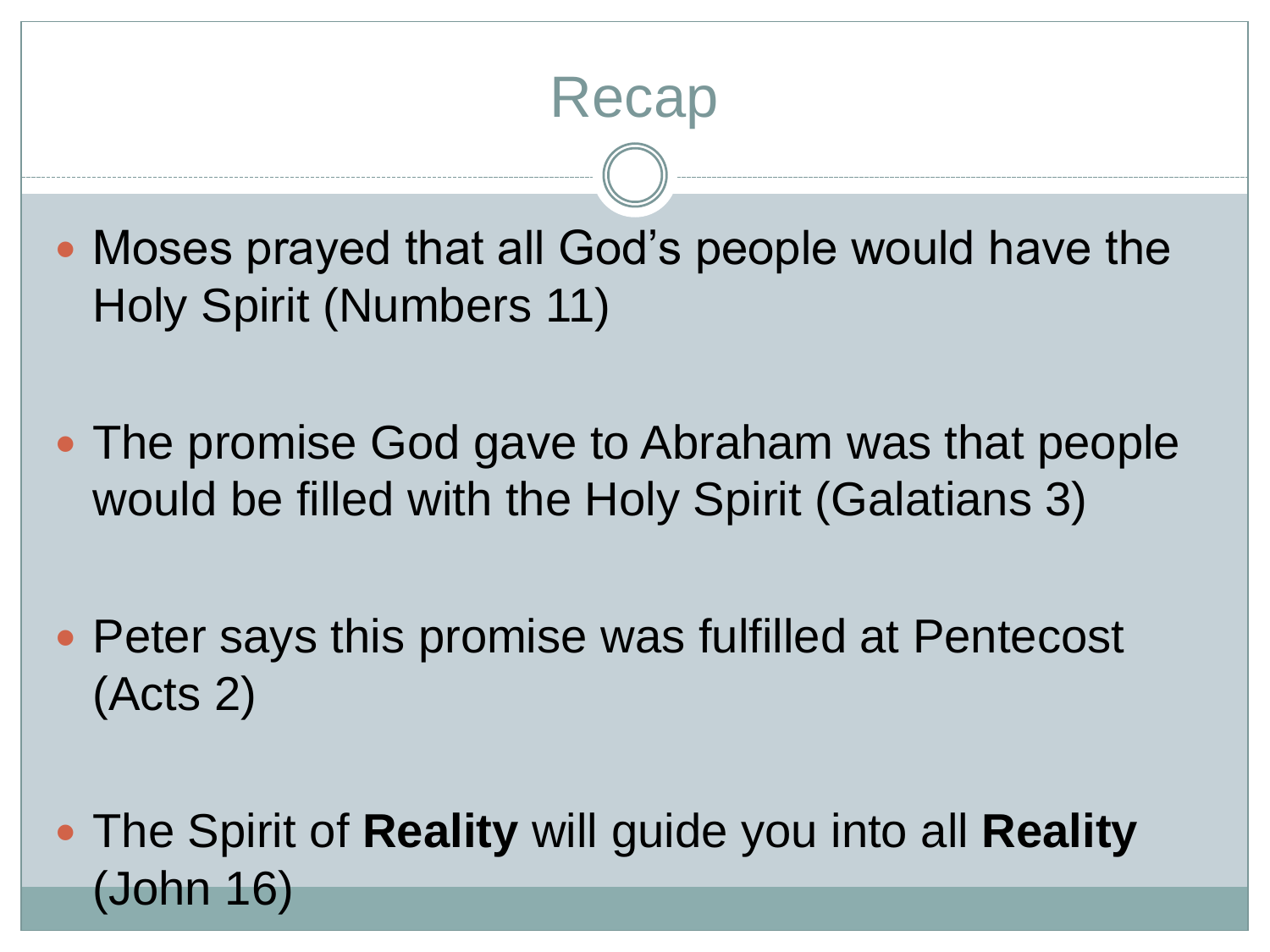#### Where we left off...

• 'In the last days,' God says, 'I will pour out my **Spirit upon all people**. Your sons and daughters will prophesy. Your young men will see visions, and your old men will dream dreams. In those days **I will pour out my Spirit even on my servants**—men and women alike and they will prophesy.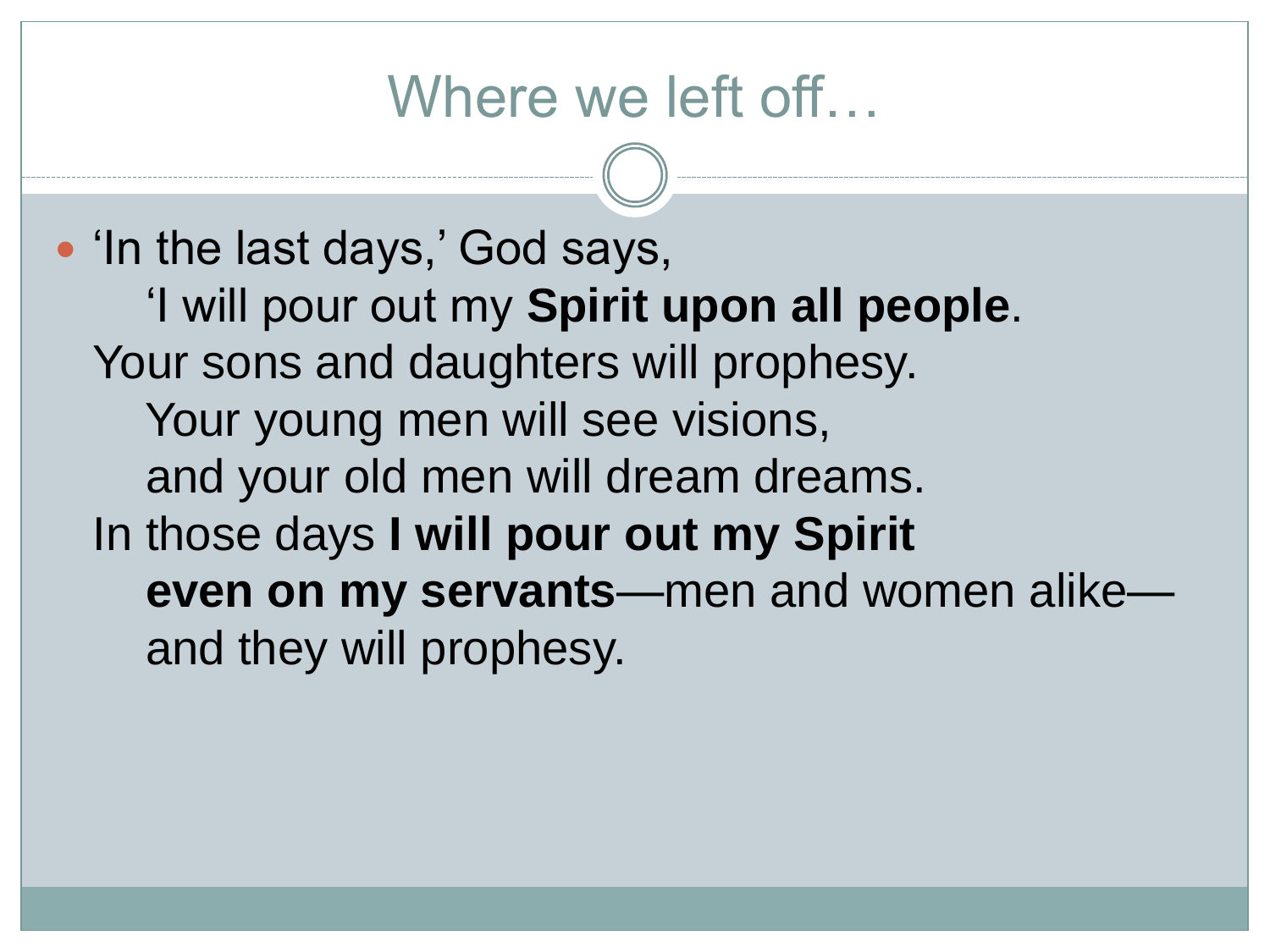#### Peter is Filled with the Spirit

- After Pentecost, Peter and the Apostles were filled with the Spirit as Jesus had promised
- As a result, they are full of transcendent joy; divine healings and other miraculous events take place; they prophesy (bubble up, ferment) and speak in tongues; people's lives are radically and irreversibly transformed
- BUT... there was still a problem with their thinking...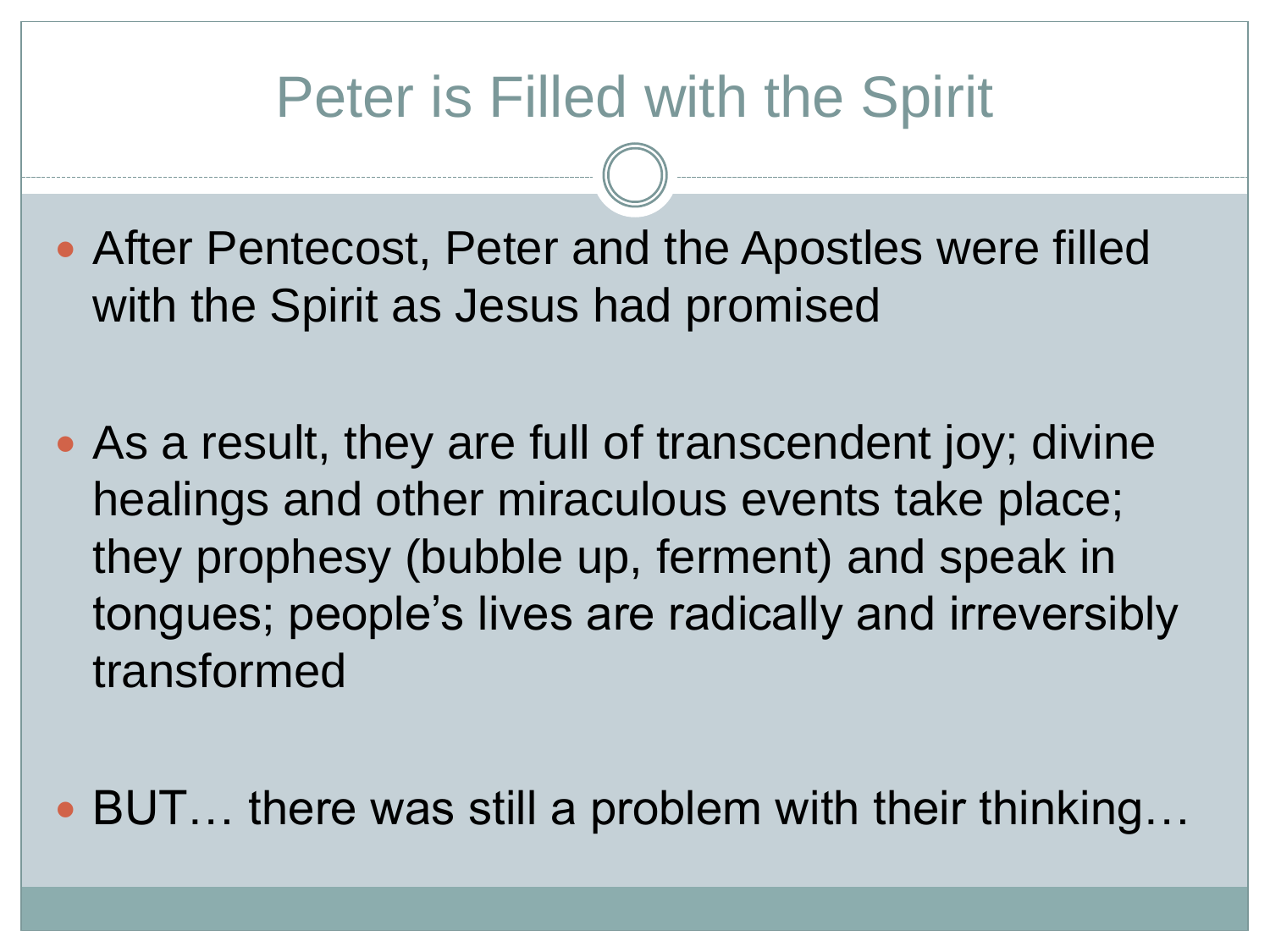## Who is the Blessing for?

- The Jews thought that only the physical descendents of Abraham qualified for the **promise** (the Holy Spirit)
- Moses prayed 'I would that all **God's people**… would have the Spirit'
- Who are **God's people**?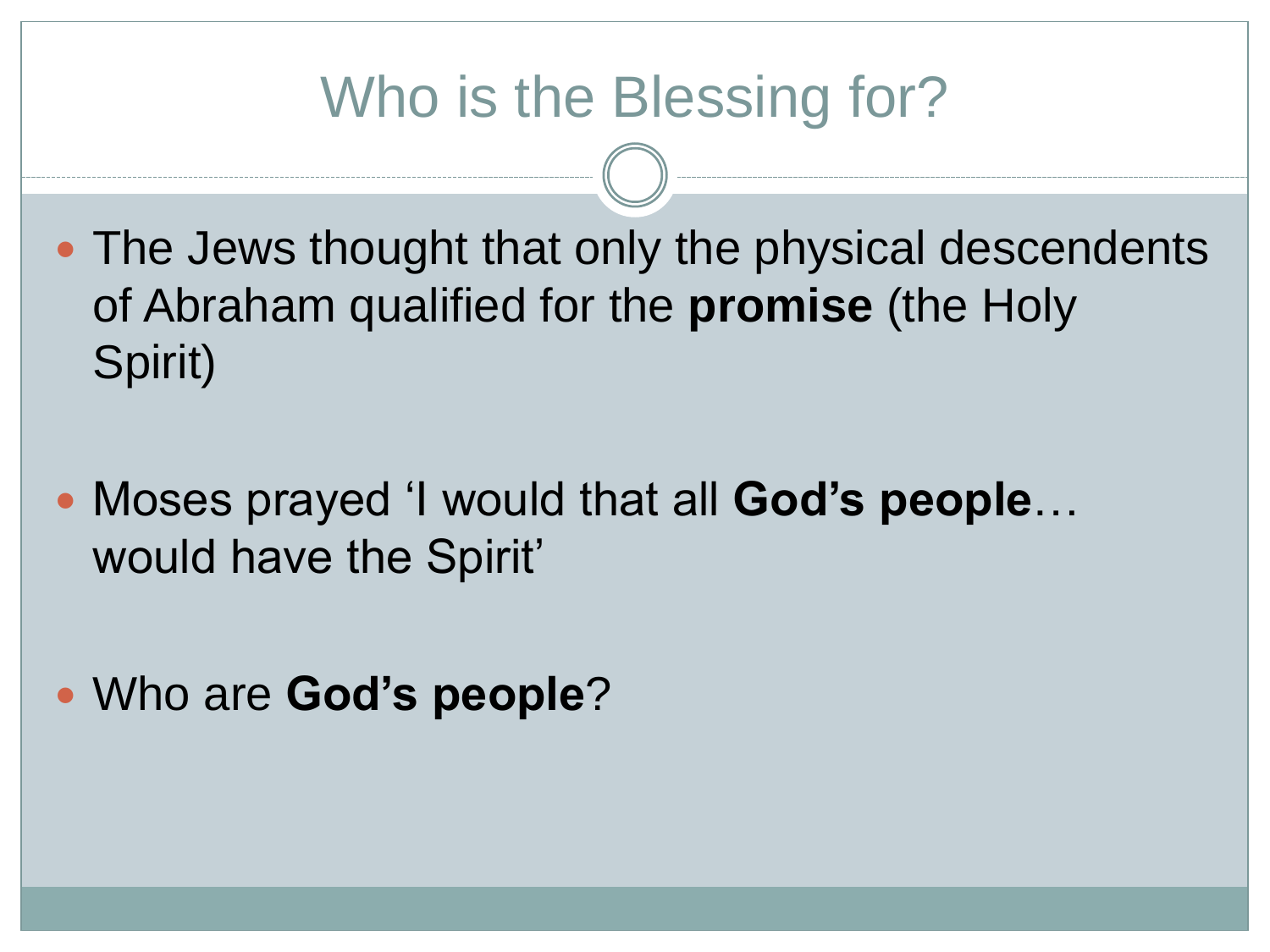- Having prophesied that people would see visions after receiving the Holy Spirit, Peter found himself having a vision:
- Peter went to pray and he fell into a trance. He saw heaven opened and a sheet came down containing all kinds of animals. Then a voice told him, "Get up, Peter. Kill and eat." "Surely not, Lord!" Peter replied. "I have never eaten anything impure or unclean." The voice spoke, "**Do not call anything impure that God has made clean**."

Acts 10 (abridged)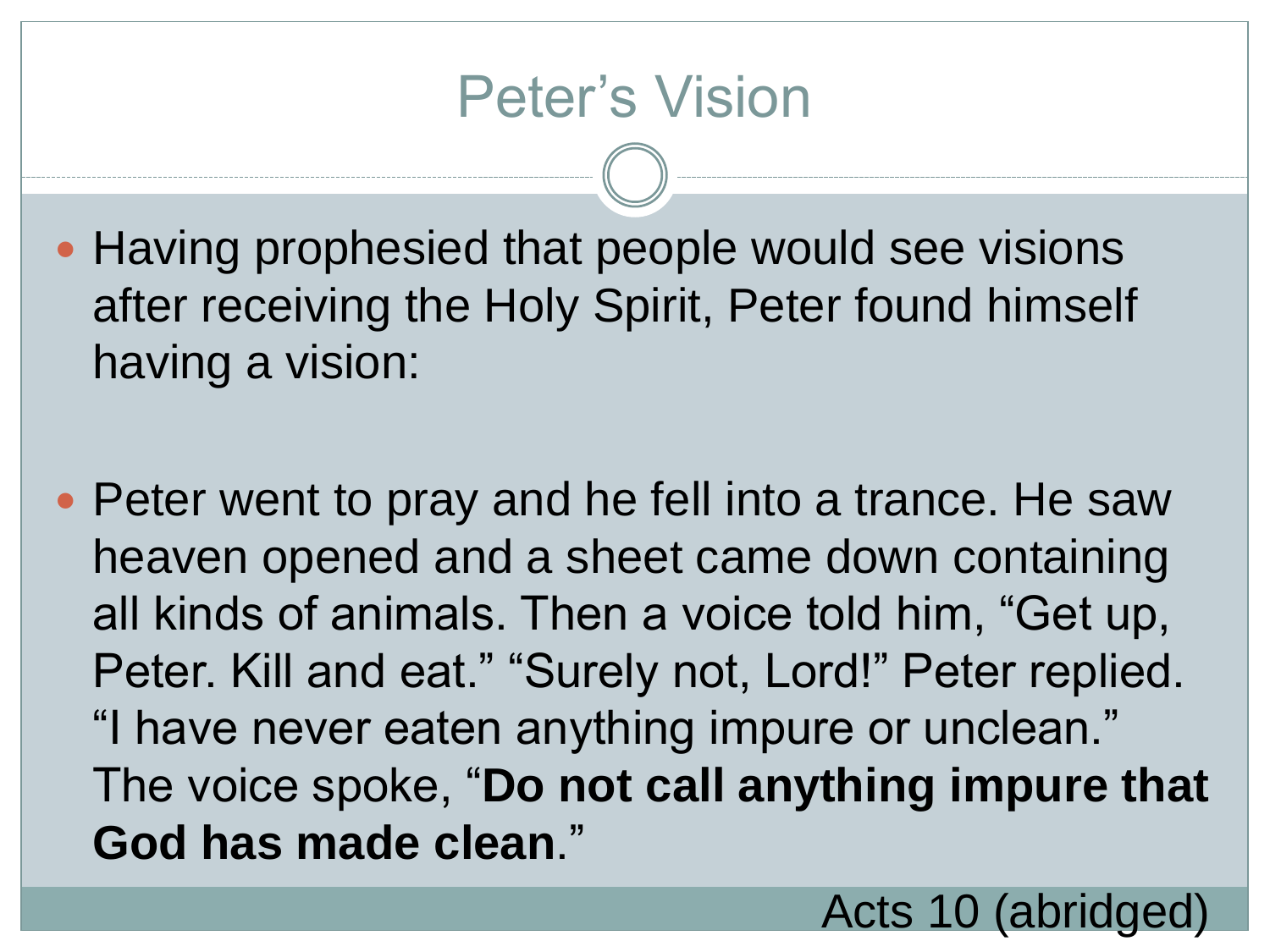#### Peter's Vision

- Three men are sent by a Roman centurion called **Cornelius**
- Peter goes with them to meet Cornelius and his household and preaches the gospel to them. "…But **God has shown me that I should not call anyone impure or unclean**."

Acts 10:28

 While Peter was still speaking, the Holy Spirit came on all who heard the message. Those with Peter were astonished that **the gift of the Holy Spirit** had been poured out **even on Gentiles**. For they heard them speaking in tongues and praising God.

Acts 10 (abridged)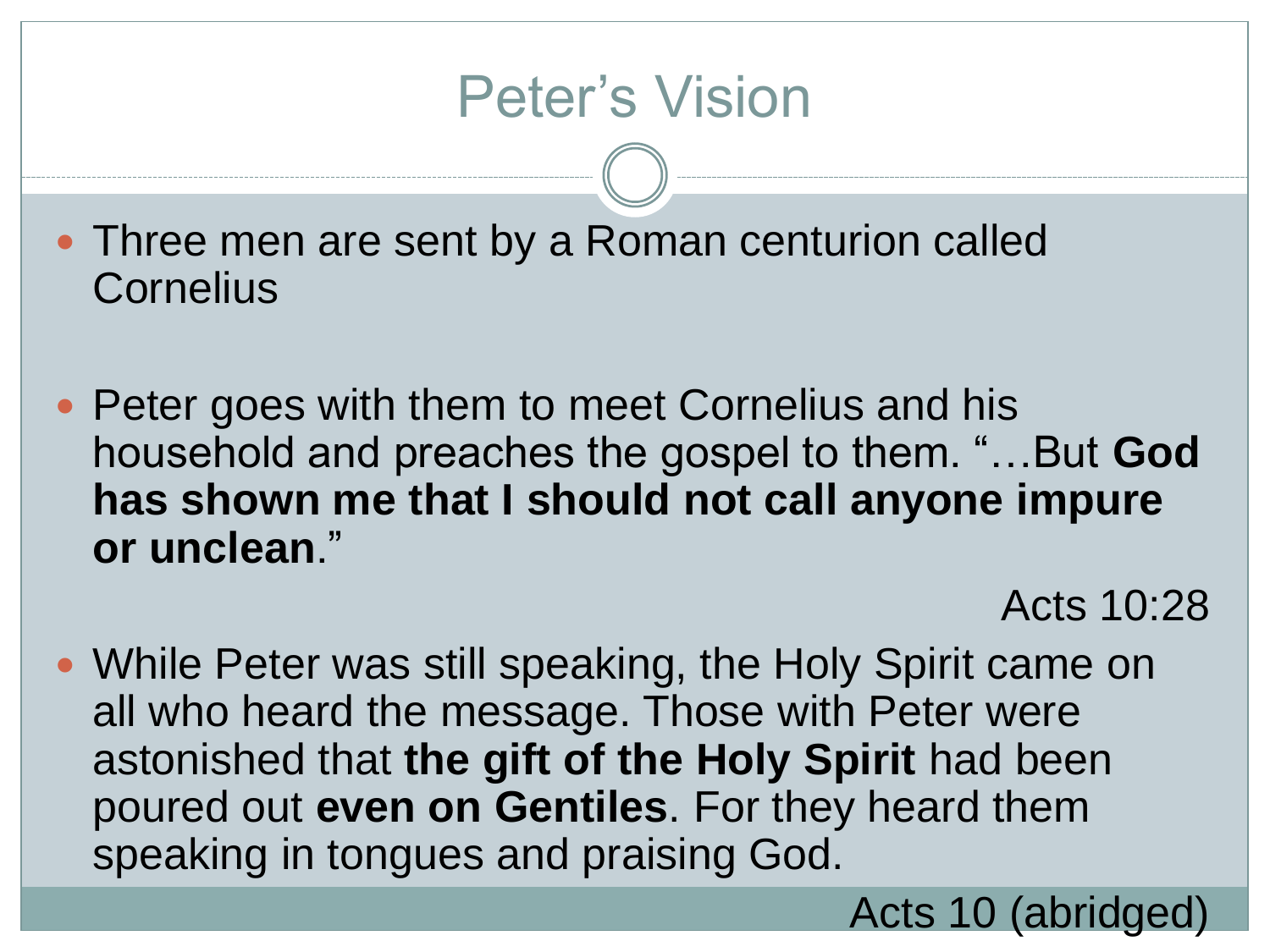### Who are God's People?

- Peter concludes that God must have accepted Cornelius and the others because the evidence was that they were **filled with the Holy Spirit**
- But if the promise was for Abraham's descendents, then how can this be the case?
- It takes the Apostle Paul to explain this to us in Galatians: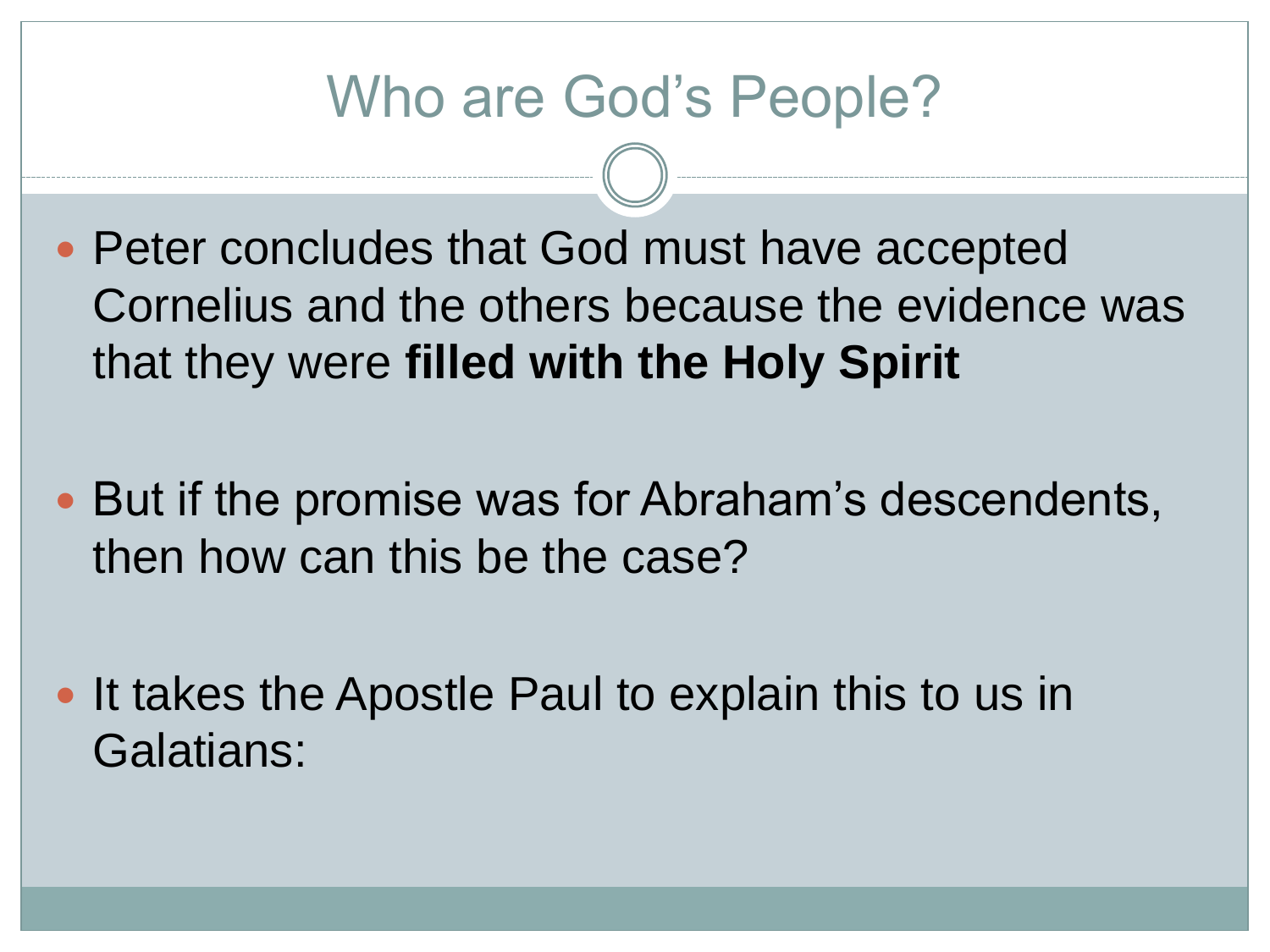### The Seed of Abraham

- Galatians 3 all about receiving the life of the Spirit
- He redeemed us in order that **the blessing given to Abraham** might come to the Gentiles through Christ Jesus, so that by faith we might receive **the promise of the Spirit**.
- The promises were spoken to Abraham and to **his seed**. Scripture does **not say** "**and to seeds**," meaning many people, but "and to your seed," meaning **one person**, who is **Christ**.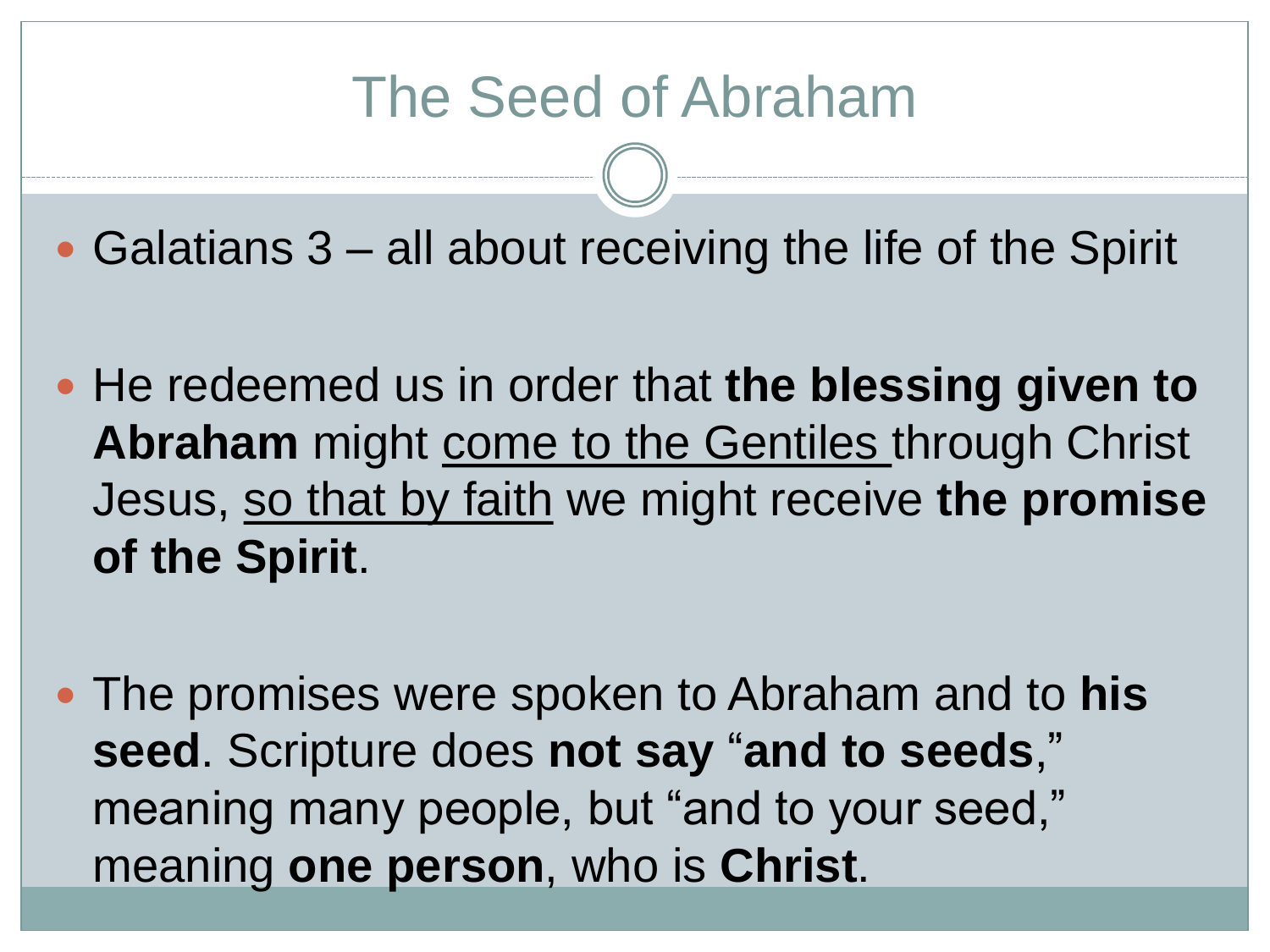### The Seed of Abraham

- If you belong to Christ, then you are Abraham's seed, and heirs according to the promise.
- God solves the problem by choosing Christ, and putting us all in Christ.
- The promise comes by **faith**. Faith means we believe something is true, but faith does not *make* anything true.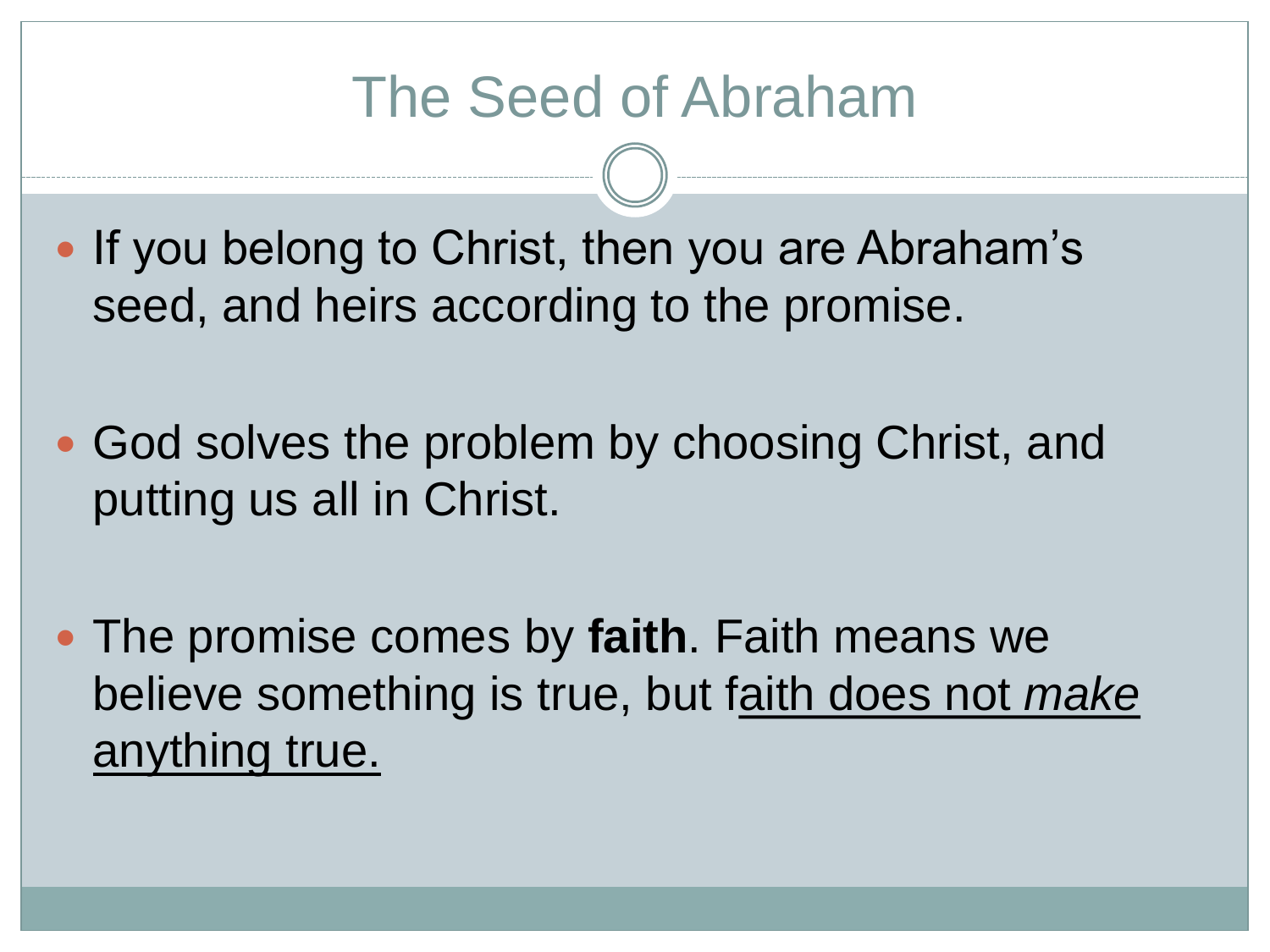#### Truth is God's Department

#### • What has God made true for us?

- o He has chosen Christ to be the sole recipient of His blessing
- o He has transplanted us into Christ so that everything Christ is and has becomes ours (including the Holy Spirit)
- o He has confirmed this by pouring out His Spirit on all people (and especially on believers)
- If we don't **know** about it or we don't **believe** it, then we can't **enter into the benefit** of it